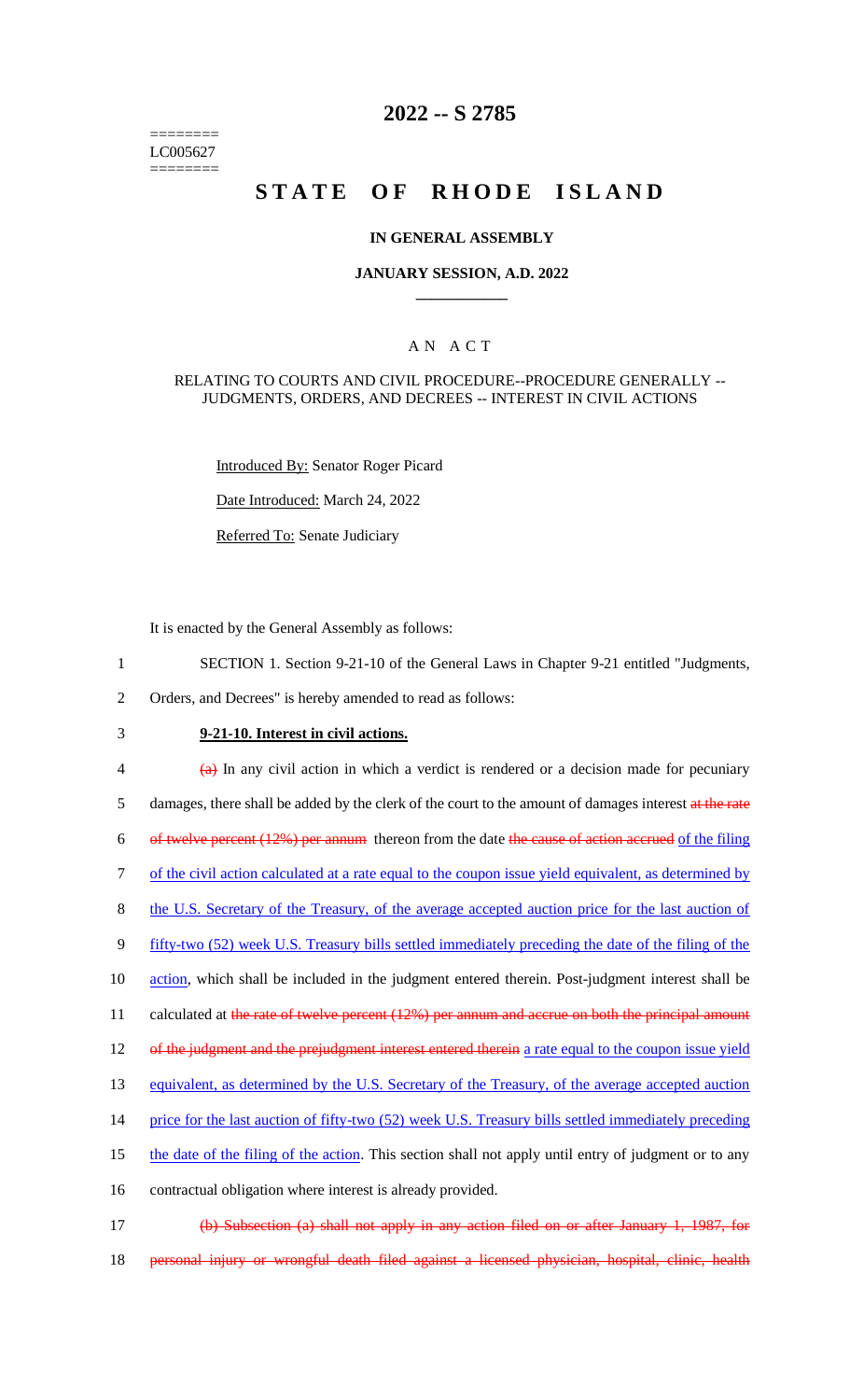- 1 maintenance organization, professional service corporation providing health care services, dentist, 2 or dental hygienist based on professional negligence. In all such medical malpractice actions in 3 which a verdict is rendered or a decision made for pecuniary damages, there shall be added by the 4 clerk of the court to the amount of damages interest at the rate of twelve percent (12%) per annum 5 thereon from the date of written notice of the claim by the claimant or his or her representative to 6 the malpractice liability insurer, or to the medical or dental health care provider or the filing of the 7 eivil action, whichever first occurs. 8 SECTION 2. This act shall take effect upon passage and shall apply to judgments entered
- 9 on or after the date of passage.

LC005627 ========

========